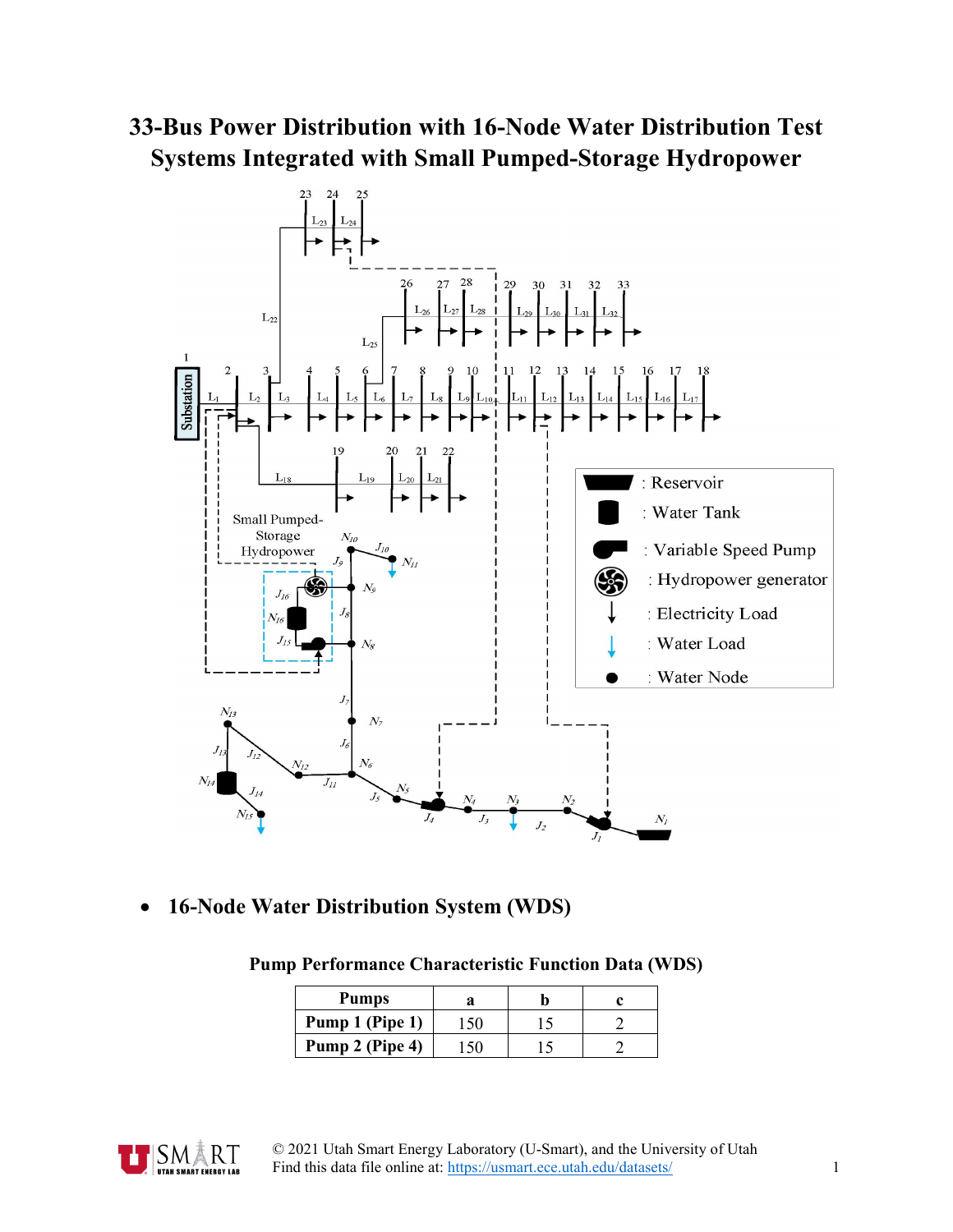| <b>Tanks</b> | Initial        | Target         | <b>Maximum</b> | <b>Maximum Charge/Discharge</b> |
|--------------|----------------|----------------|----------------|---------------------------------|
|              | Volume $(m^3)$ | Volume $(m^3)$ | Volume $(m^3)$ | Flow Rate $(m^3/$ hour)         |
| T1 (N14)     | l 200          | 1200           | 9000           | .080                            |

#### **Water Storage Tank Characteristic Data (WDS)**

#### **Water Demand Data**

| Hour                    | Node $N3$ (m <sup>3</sup> /sec) | Node N11 $(m^3/sec)$ | Node N15 $(m3/sec)$ |
|-------------------------|---------------------------------|----------------------|---------------------|
| 8                       | 0.078                           | 0.078                | 0.078               |
| $\boldsymbol{9}$        | 0.0676                          | 0.0676               | 0.0676              |
| 10                      | 0.052                           | 0.052                | 0.052               |
| 11                      | 0.078                           | 0.078                | 0.078               |
| 12                      | 0.104                           | 0.104                | 0.104               |
| 13                      | 0.104                           | 0.104                | 0.104               |
| 14                      | 0.156                           | 0.156                | 0.156               |
| 15                      | 0.182                           | 0.182                | 0.182               |
| 16                      | 0.208                           | 0.208                | 0.208               |
| 17                      | 0.208                           | 0.208                | 0.208               |
| 18                      | 0.208                           | 0.208                | 0.208               |
| 19                      | 0.208                           | 0.208                | 0.208               |
| 20                      | 0.208                           | 0.208                | 0.208               |
| 21                      | 0.208                           | 0.208                | 0.208               |
| 22                      | 0.208                           | 0.208                | 0.208               |
| 23                      | 0.156                           | 0.156                | 0.156               |
| 24                      | 0.104                           | 0.104                | 0.104               |
| $\mathbf{1}$            | 0.104                           | 0.104                | 0.104               |
| $\overline{2}$          | 0.052                           | 0.052                | 0.052               |
| $\overline{\mathbf{3}}$ | 0.052                           | 0.052                | 0.052               |
| $\overline{\mathbf{4}}$ | 0.052                           | 0.052                | 0.052               |
| 5                       | 0.052                           | 0.052                | 0.052               |
| 6                       | 0.078                           | 0.078                | 0.078               |
| $\overline{7}$          | 0.078                           | 0.078                | 0.078               |

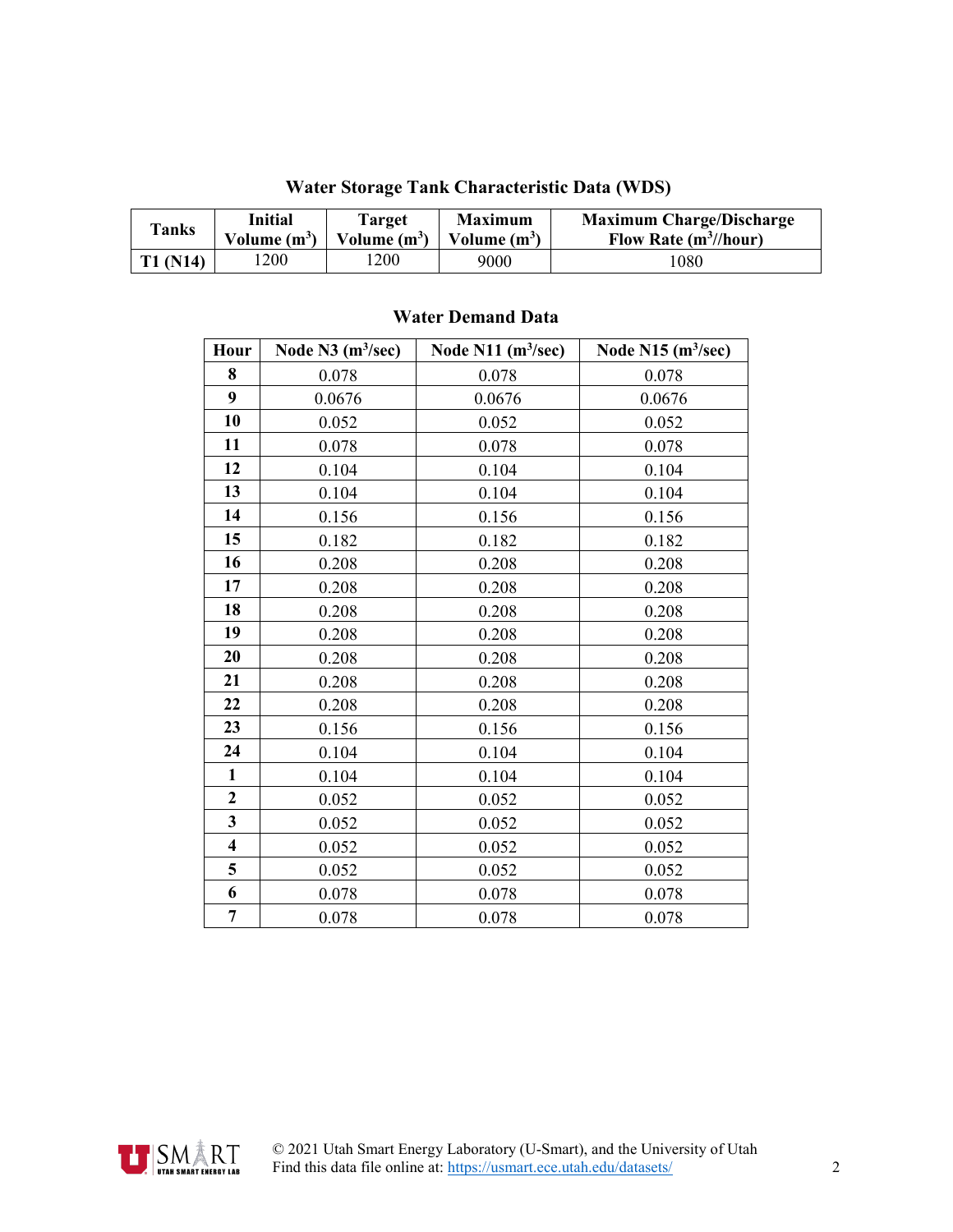| <b>Nodes</b> | Elevation (m)    | <b>Minimum Pressure (m)</b> | <b>Maximum Pressure (m)</b> |
|--------------|------------------|-----------------------------|-----------------------------|
| $\mathbf{I}$ | 10.6             | $\boldsymbol{0}$            | 500                         |
| 12           | 9.7              | 20                          | 500                         |
| <b>I3</b>    | $\boldsymbol{0}$ | 20                          | 500                         |
| <b>I4</b>    | 5                | 20                          | 500                         |
| <b>I5</b>    | 55               | 20                          | 500                         |
| <b>I6</b>    | 126              | 20                          | 500                         |
| I7           | 121              | 20                          | 500                         |
| <b>I8</b>    | 126              | 20                          | 500                         |
| <b>I9</b>    | 157              | 20                          | 500                         |
| <b>I10</b>   | 156              | 20                          | 500                         |
| <b>I11</b>   | 156.65           | 20                          | 500                         |
| I12          | 128              | 20                          | 500                         |
| <b>I13</b>   | 124.13           | 20                          | 500                         |
| <b>I14</b>   | 123              | 20                          | 500                         |
| <b>I15</b>   | 106.42           | 20                          | 500                         |
| <b>I16</b>   | 150              | 20                          | 500                         |

## **Water Node Data**

## **Water Pipes Data**

| <b>Pipes</b>    | <b>Minimum Flow</b><br>Rate $(m^3/sec)$ | <b>Maximum Flow</b><br>Rate $(m^3/sec)$ |
|-----------------|-----------------------------------------|-----------------------------------------|
| <b>P1</b>       | 0                                       | 0.9                                     |
| P <sub>2</sub>  | 0                                       | 0.9                                     |
| P <sub>3</sub>  | 0                                       | 0.9                                     |
| <b>P4</b>       | $\boldsymbol{0}$                        | 0.9                                     |
| <b>P5</b>       | 0                                       | 0.9                                     |
| <b>P6</b>       | 0                                       | 0.9                                     |
| P7              | 0                                       | 0.9                                     |
| P <sub>8</sub>  | $\boldsymbol{0}$                        | 0.9                                     |
| P <sub>9</sub>  | 0                                       | 0.9                                     |
| <b>P10</b>      | 0                                       | 0.9                                     |
| <b>P11</b>      | 0                                       | 0.9                                     |
| <b>P12</b>      | $\boldsymbol{0}$                        | 0.9                                     |
| P <sub>13</sub> | 0                                       | 0.9                                     |
| P <sub>14</sub> | 0                                       | 0.9                                     |
| P <sub>15</sub> | 0                                       | 0.9                                     |
| P <sub>16</sub> | 0                                       | 0.9                                     |

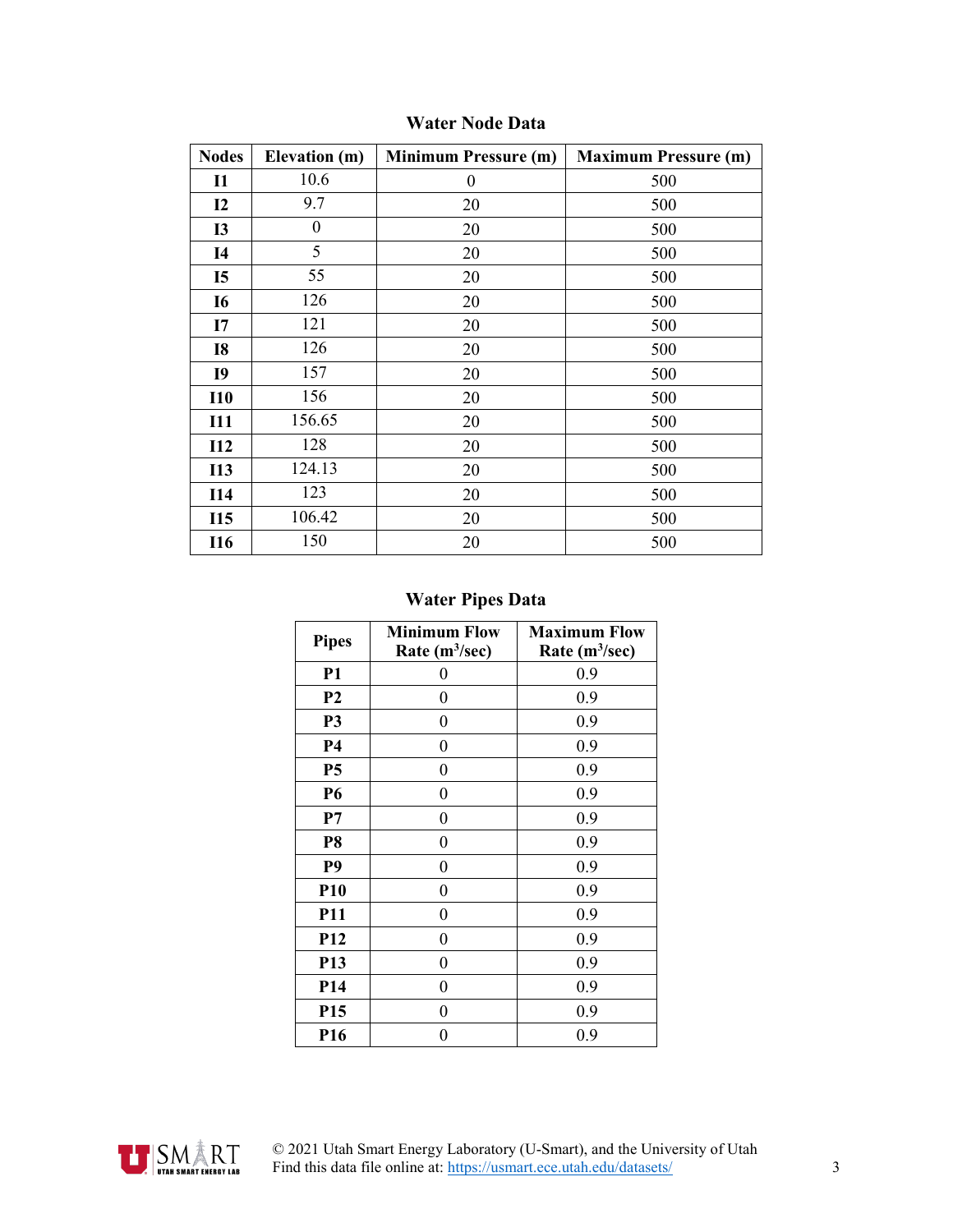## **Water Reservoir Data**

|        | <b>Reservoir   Maximum Inflow Rate (m<sup>3</sup>/sec)</b> |
|--------|------------------------------------------------------------|
| R1(N1) | 09                                                         |

## **Energy Tariffs Applied to WDS**

| Hour                    | Time-of-Use | <b>Dynamic</b> |
|-------------------------|-------------|----------------|
|                         | (S/kWh)     | (S/kWh)        |
| 8                       | 0.09        | 0.1836         |
| 9                       | 0.075       | 0.0756         |
| 10                      | 0.075       | 0.0648         |
| 11                      | 0.075       | 0.0432         |
| 12                      | 0.075       | 0.0432         |
| 13                      | 0.075       | 0.0432         |
| 14                      | 0.11        | 0.0432         |
| 15                      | 0.11        | 0.0432         |
| 16                      | 0.11        | 0.0864         |
| 17                      | 0.11        | 0.1296         |
| 18                      | 0.11        | 0.1836         |
| 19                      | 0.11        | 0.2376         |
| 20                      | 0.11        | 0.162          |
| 21                      | 0.11        | 0.1296         |
| 22                      | 0.11        | 0.108          |
| 23                      | 0.11        | 0.0972         |
| 24                      | 0.09        | 0.0756         |
| $\mathbf{1}$            | 0.09        | 0.0756         |
| $\overline{\mathbf{c}}$ | 0.09        | 0.0648         |
| 3                       | 0.09        | 0.0648         |
| 4                       | 0.09        | 0.0648         |
| 5                       | 0.09        | 0.0756         |
| 6                       | 0.09        | 0.1188         |
| 7                       | 0.09        | 0.1944         |

#### **Pumped-Storage Hydropower (PSH) Unit Data**

| <b>Pump Location</b>                                                      | Pipe 15 |
|---------------------------------------------------------------------------|---------|
| <b>Hydropower Generator Location</b>                                      | Pipe 16 |
| Pumping efficiency (%)                                                    | 85      |
| Generating efficiency (%)                                                 | 90      |
| <b>Tank Location</b>                                                      | Node 16 |
| Tank Initial Volume (m <sup>3</sup> )                                     | 1200    |
| Tank Target Volume (m <sup>3</sup> )                                      | 1200    |
| Tank Maximum Volume (m <sup>3</sup> )                                     | 9000    |
| <b>Tank Maximum Charge/Discharge</b><br>Flow Rate (m <sup>3</sup> //hour) | 1080    |

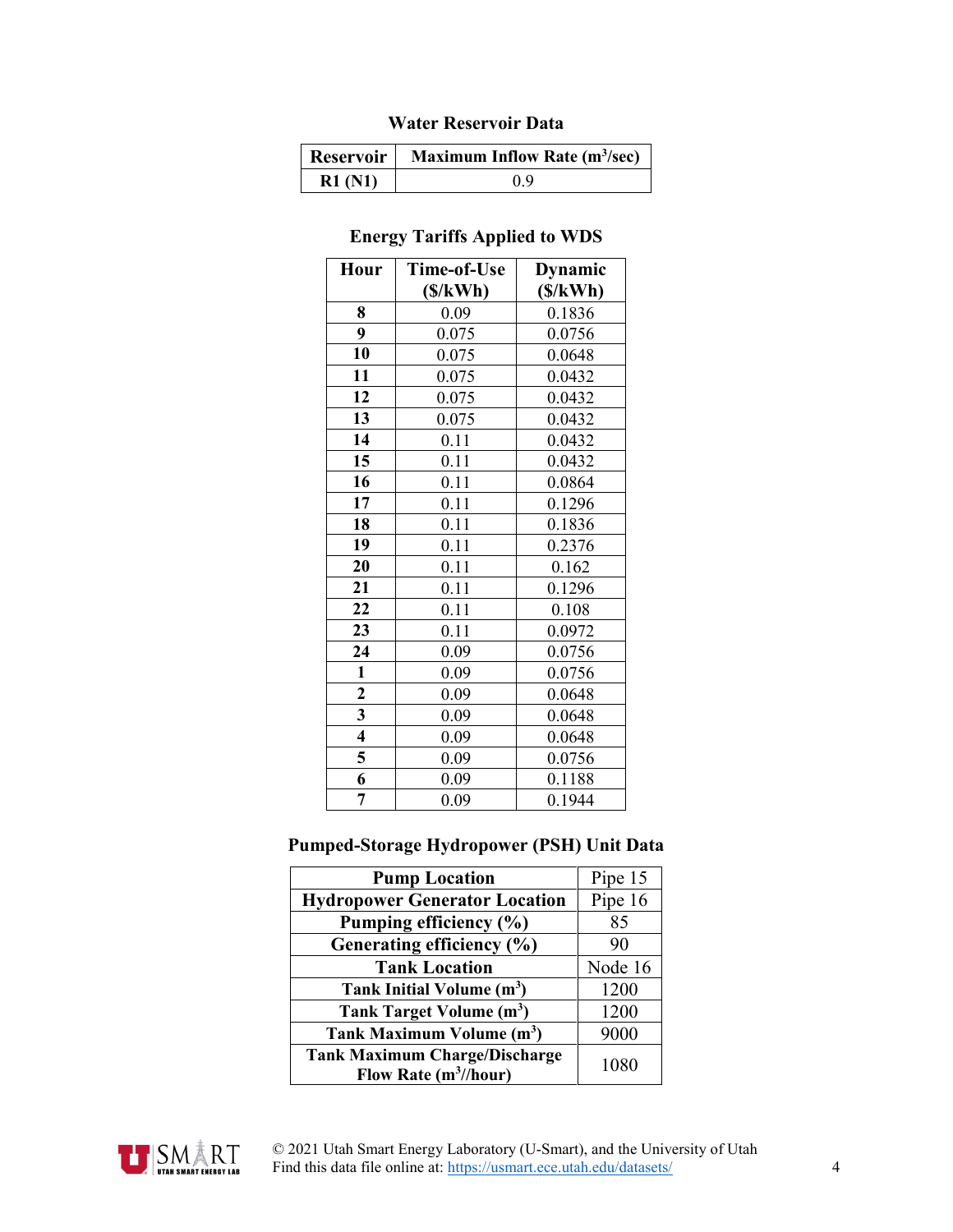## • **33-Bus Power Distribution System**

#### **Substation Bus Data**

| Bus | Apparent Power Base (MVA)   Nominal Voltage Base (kV) |  |
|-----|-------------------------------------------------------|--|
|     | 100                                                   |  |

#### **Bus Data**

| <b>Buses</b>  | Minimum Voltage Limit (p.u)   Maximum Voltage Limit (p.u) |  |
|---------------|-----------------------------------------------------------|--|
| $\mid$ b2-b33 |                                                           |  |

#### **Power and water distribution system coupling points**

| <b>Pumps</b>    | <b>Buses</b>                                     |
|-----------------|--------------------------------------------------|
| Pump 1 (Pipe 1) | h12                                              |
| Pump 2 (Pipe 4) | h74                                              |
| PSH             | h٦                                               |
| $\cdot$ $\cdot$ | $\overline{\phantom{a}}$<br>$\sim$ $\sim$ $\sim$ |

#### **Active power Demand (kW)**

| <b>Bus\Hour</b> | 8     | 9     | 10    | 11    | 12    | 13    | 14    | 15    | 16    | 17    | 18    | 19    |
|-----------------|-------|-------|-------|-------|-------|-------|-------|-------|-------|-------|-------|-------|
| b2              | 92.4  | 90.2  | 87.4  | 85.5  | 82.9  | 81.5  | 81.3  | 80.8  | 80.8  | 84.2  | 94.5  | 100.0 |
| $b3$            | 83.2  | 81.2  | 78.6  | 77.0  | 74.7  | 73.4  | 73.2  | 72.7  | 72.7  | 75.8  | 85.0  | 90.0  |
| $b4$            | 110.9 | 108.3 | 104.8 | 102.6 | 99.5  | 97.9  | 97.6  | 96.9  | 96.9  | 101.1 | 113.4 | 120.0 |
| $b5$            | 55.5  | 54.1  | 52.4  | 51.3  | 49.8  | 48.9  | 48.8  | 48.5  | 48.5  | 50.5  | 56.7  | 60.0  |
| b6              | 55.5  | 54.1  | 52.4  | 51.3  | 49.8  | 48.9  | 48.8  | 48.5  | 48.5  | 50.5  | 56.7  | 60.0  |
| b7              | 184.9 | 180.5 | 174.7 | 171.1 | 165.9 | 163.1 | 162.7 | 161.5 | 161.6 | 168.4 | 189.0 | 200.0 |
| b <sub>8</sub>  | 184.9 | 180.5 | 174.7 | 171.1 | 165.9 | 163.1 | 162.7 | 161.5 | 161.6 | 168.4 | 189.0 | 200.0 |
| b9              | 55.5  | 54.1  | 52.4  | 51.3  | 49.8  | 48.9  | 48.8  | 48.5  | 48.5  | 50.5  | 56.7  | 60.0  |
| b10             | 55.5  | 54.1  | 52.4  | 51.3  | 49.8  | 48.9  | 48.8  | 48.5  | 48.5  | 50.5  | 56.7  | 60.0  |
| <b>b11</b>      | 41.6  | 40.6  | 39.3  | 38.5  | 37.3  | 36.7  | 36.6  | 36.3  | 36.4  | 37.9  | 42.5  | 45.0  |
| b12             | 55.5  | 54.1  | 52.4  | 51.3  | 49.8  | 48.9  | 48.8  | 48.5  | 48.5  | 50.5  | 56.7  | 60.0  |
| b13             | 55.5  | 54.1  | 52.4  | 51.3  | 49.8  | 48.9  | 48.8  | 48.5  | 48.5  | 50.5  | 56.7  | 60.0  |
| b14             | 110.9 | 108.3 | 104.8 | 102.6 | 99.5  | 97.9  | 97.6  | 96.9  | 96.9  | 101.1 | 113.4 | 120.0 |
| b15             | 55.5  | 54.1  | 52.4  | 51.3  | 49.8  | 48.9  | 48.8  | 48.5  | 48.5  | 50.5  | 56.7  | 60.0  |
| <b>b16</b>      | 55.5  | 54.1  | 52.4  | 51.3  | 49.8  | 48.9  | 48.8  | 48.5  | 48.5  | 50.5  | 56.7  | 60.0  |
| b17             | 55.5  | 54.1  | 52.4  | 51.3  | 49.8  | 48.9  | 48.8  | 48.5  | 48.5  | 50.5  | 56.7  | 60.0  |
| <b>b18</b>      | 83.2  | 81.2  | 78.6  | 77.0  | 74.7  | 73.4  | 73.2  | 72.7  | 72.7  | 75.8  | 85.0  | 90.0  |
| b19             | 83.2  | 81.2  | 78.6  | 77.0  | 74.7  | 73.4  | 73.2  | 72.7  | 72.7  | 75.8  | 85.0  | 90.0  |
| b20             | 83.2  | 81.2  | 78.6  | 77.0  | 74.7  | 73.4  | 73.2  | 72.7  | 72.7  | 75.8  | 85.0  | 90.0  |
| b21             | 83.2  | 81.2  | 78.6  | 77.0  | 74.7  | 73.4  | 73.2  | 72.7  | 72.7  | 75.8  | 85.0  | 90.0  |
| b22             | 83.2  | 81.2  | 78.6  | 77.0  | 74.7  | 73.4  | 73.2  | 72.7  | 72.7  | 75.8  | 85.0  | 90.0  |
| b23             | 83.2  | 81.2  | 78.6  | 77.0  | 74.7  | 73.4  | 73.2  | 72.7  | 72.7  | 75.8  | 85.0  | 90.0  |
| b24             | 388.2 | 379.0 | 366.9 | 359.2 | 348.4 | 342.5 | 341.6 | 339.2 | 339.3 | 353.7 | 396.9 | 420.0 |
| b25             | 388.2 | 379.0 | 366.9 | 359.2 | 348.4 | 342.5 | 341.6 | 339.2 | 339.3 | 353.7 | 396.9 | 420.0 |
| b26             | 55.5  | 54.1  | 52.4  | 51.3  | 49.8  | 48.9  | 48.8  | 48.5  | 48.5  | 50.5  | 56.7  | 60.0  |



 © 2021 Utah Smart Energy Laboratory (U-Smart), and the University of Utah Find this data file online at[: https://usmart.ece.utah.edu/datasets/](https://usmart.ece.utah.edu/datasets/) 5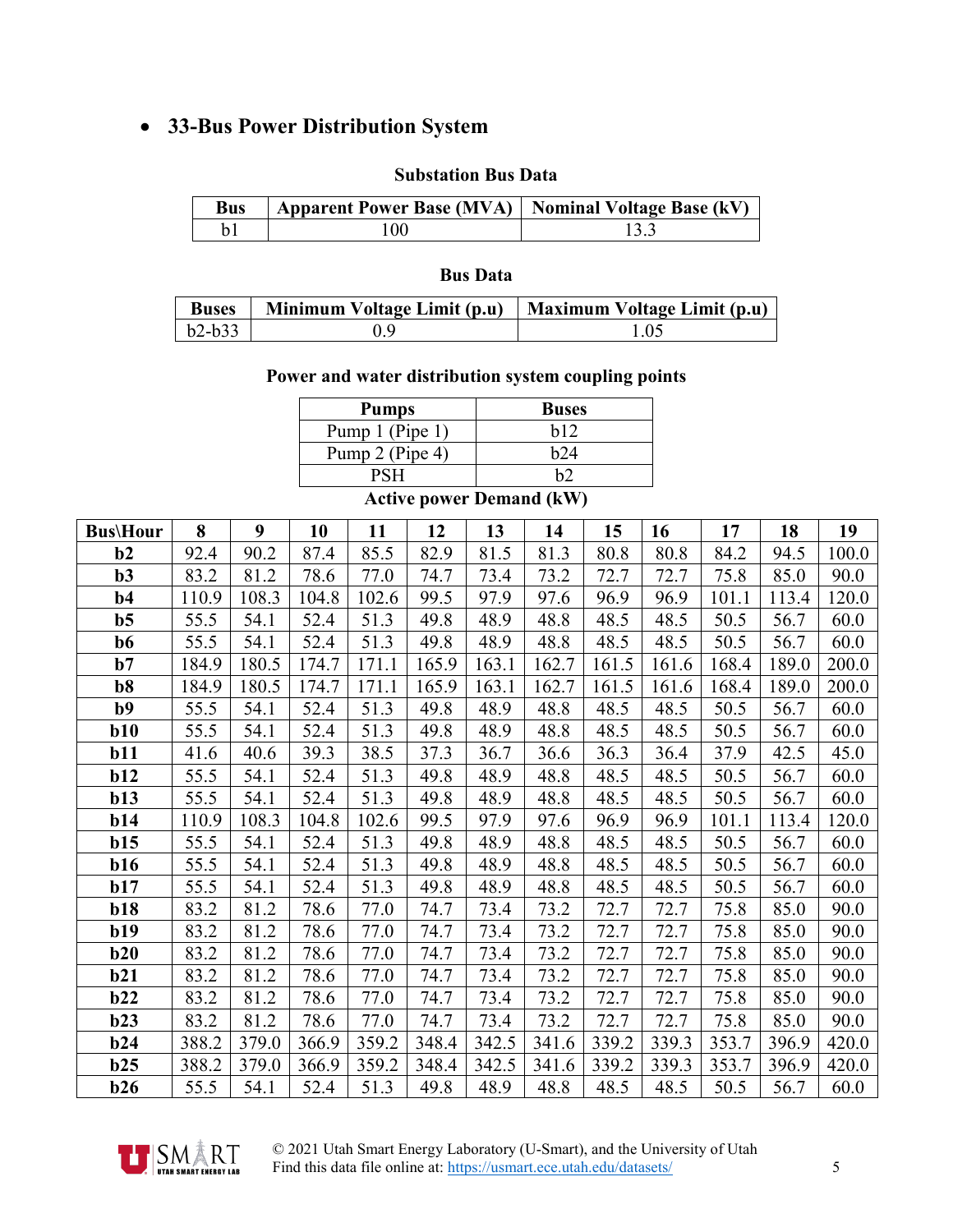| b27             | 55.5  | 54.1  | 52.4  | 51.3  | 49.8  | 48.9  | 48.8             | 48.5         | 48.5                    | 50.5  | 56.7  | 60.0  |
|-----------------|-------|-------|-------|-------|-------|-------|------------------|--------------|-------------------------|-------|-------|-------|
| b28             | 55.5  | 54.1  | 52.4  | 51.3  | 49.8  | 48.9  | 48.8             | 48.5         | 48.5                    | 50.5  | 56.7  | 60.0  |
| b29             | 110.9 | 108.3 | 104.8 | 102.6 | 99.5  | 97.9  | 97.6             | 96.9         | 96.9                    | 101.1 | 113.4 | 120.0 |
| b30             | 184.9 | 180.5 | 174.7 | 171.1 | 165.9 | 163.1 | 162.7            | 161.5        | 161.6                   | 168.4 | 189.0 | 200.0 |
| b31             | 138.6 | 135.4 | 131.0 | 128.3 | 124.4 | 122.3 | 122.0            | 121.1        | 121.2                   | 126.3 | 141.7 | 150.0 |
| b32             | 194.1 | 189.5 | 183.4 | 179.6 | 174.2 | 171.2 | 170.8            | 169.6        | 169.6                   | 176.9 | 198.4 | 210.0 |
| b33             | 55.5  | 54.1  | 52.4  | 51.3  | 49.8  | 48.9  | 48.8             | 48.5         | 48.5                    | 50.5  | 56.7  | 60.0  |
| <b>Bus\Hour</b> | 20    | 21    | 22    | 23    | 24    | 1     | $\boldsymbol{2}$ | $\mathbf{3}$ | $\overline{\mathbf{4}}$ | 5     | 6     | 7     |
| b2              | 97.3  | 94.8  | 89.7  | 82.1  | 75.1  | 71.3  | 68.9             | 68.3         | 69.3                    | 71.4  | 77.6  | 87.1  |
| $b3$            | 87.6  | 85.3  | 80.7  | 73.9  | 67.6  | 64.2  | 62.0             | 61.4         | 62.4                    | 64.3  | 69.9  | 78.4  |
| $b4$            | 116.8 | 113.8 | 107.6 | 98.5  | 90.1  | 85.6  | 82.6             | 81.9         | 83.2                    | 85.7  | 93.2  | 104.6 |
| b <sub>5</sub>  | 58.4  | 56.9  | 53.8  | 49.3  | 45.0  | 42.8  | 41.3             | 41.0         | 41.6                    | 42.9  | 46.6  | 52.3  |
| b6              | 58.4  | 56.9  | 53.8  | 49.3  | 45.0  | 42.8  | 41.3             | 41.0         | 41.6                    | 42.9  | 46.6  | 52.3  |
| $b7$            | 194.7 | 189.6 | 179.3 | 164.2 | 150.1 | 142.6 | 137.7            | 136.5        | 138.6                   | 142.9 | 155.3 | 174.3 |
| b8              | 194.7 | 189.6 | 179.3 | 164.2 | 150.1 | 142.6 | 137.7            | 136.5        | 138.6                   | 142.9 | 155.3 | 174.3 |
| b9              | 58.4  | 56.9  | 53.8  | 49.3  | 45.0  | 42.8  | 41.3             | 41.0         | 41.6                    | 42.9  | 46.6  | 52.3  |
| b10             | 58.4  | 56.9  | 53.8  | 49.3  | 45.0  | 42.8  | 41.3             | 41.0         | 41.6                    | 42.9  | 46.6  | 52.3  |
| b11             | 43.8  | 42.7  | 40.4  | 36.9  | 33.8  | 32.1  | 31.0             | 30.7         | 31.2                    | 32.1  | 34.9  | 39.2  |
| b12             | 58.4  | 56.9  | 53.8  | 49.3  | 45.0  | 42.8  | 41.3             | 41.0         | 41.6                    | 42.9  | 46.6  | 52.3  |
| b13             | 58.4  | 56.9  | 53.8  | 49.3  | 45.0  | 42.8  | 41.3             | 41.0         | 41.6                    | 42.9  | 46.6  | 52.3  |
| b14             | 116.8 | 113.8 | 107.6 | 98.5  | 90.1  | 85.6  | 82.6             | 81.9         | 83.2                    | 85.7  | 93.2  | 104.6 |
| b15             | 58.4  | 56.9  | 53.8  | 49.3  | 45.0  | 42.8  | 41.3             | 41.0         | 41.6                    | 42.9  | 46.6  | 52.3  |
| b16             | 58.4  | 56.9  | 53.8  | 49.3  | 45.0  | 42.8  | 41.3             | 41.0         | 41.6                    | 42.9  | 46.6  | 52.3  |
| b17             | 58.4  | 56.9  | 53.8  | 49.3  | 45.0  | 42.8  | 41.3             | 41.0         | 41.6                    | 42.9  | 46.6  | 52.3  |
| b18             | 87.6  | 85.3  | 80.7  | 73.9  | 67.6  | 64.2  | 62.0             | 61.4         | 62.4                    | 64.3  | 69.9  | 78.4  |
| b19             | 87.6  | 85.3  | 80.7  | 73.9  | 67.6  | 64.2  | 62.0             | 61.4         | 62.4                    | 64.3  | 69.9  | 78.4  |
| b20             | 87.6  | 85.3  | 80.7  | 73.9  | 67.6  | 64.2  | 62.0             | 61.4         | 62.4                    | 64.3  | 69.9  | 78.4  |
| b21             | 87.6  | 85.3  | 80.7  | 73.9  | 67.6  | 64.2  | 62.0             | 61.4         | 62.4                    | 64.3  | 69.9  | 78.4  |
| b22             | 87.6  | 85.3  | 80.7  | 73.9  | 67.6  | 64.2  | 62.0             | 61.4         | 62.4                    | 64.3  | 69.9  | 78.4  |
| b23             | 87.6  | 85.3  | 80.7  | 73.9  | 67.6  | 64.2  | 62.0             | 61.4         | 62.4                    | 64.3  | 69.9  | 78.4  |
| b24             | 408.8 | 398.1 | 376.6 | 344.8 | 315.2 | 299.4 | 289.2            | 286.7        | 291.1                   | 300.0 | 326.0 | 366.0 |
| b25             | 408.8 | 398.1 | 376.6 | 344.8 | 315.2 | 299.4 | 289.2            | 286.7        | 291.1                   | 300.0 | 326.0 | 366.0 |
| b26             | 58.4  | 56.9  | 53.8  | 49.3  | 45.0  | 42.8  | 41.3             | 41.0         | 41.6                    | 42.9  | 46.6  | 52.3  |
| b27             | 58.4  | 56.9  | 53.8  | 49.3  | 45.0  | 42.8  | 41.3             | 41.0         | 41.6                    | 42.9  | 46.6  | 52.3  |
| b28             | 58.4  | 56.9  | 53.8  | 49.3  | 45.0  | 42.8  | 41.3             | 41.0         | 41.6                    | 42.9  | 46.6  | 52.3  |
| b29             | 116.8 | 113.8 | 107.6 | 98.5  | 90.1  | 85.6  | 82.6             | 81.9         | 83.2                    | 85.7  | 93.2  | 104.6 |
| b30             | 194.7 | 189.6 | 179.3 | 164.2 | 150.1 | 142.6 | 137.7            | 136.5        | 138.6                   | 142.9 | 155.3 | 174.3 |
| b31             | 146.0 | 142.2 | 134.5 | 123.1 | 112.6 | 106.9 | 103.3            | 102.4        | 104.0                   | 107.2 | 116.4 | 130.7 |
| b32             | 204.4 | 199.1 | 188.3 | 172.4 | 157.6 | 149.7 | 144.6            | 143.4        | 145.6                   | 150.0 | 163.0 | 183.0 |
| b33             | 58.4  | 56.9  | 53.8  | 49.3  | 45.0  | 42.8  | 41.3             | 41.0         | 41.6                    | 42.9  | 46.6  | 52.3  |

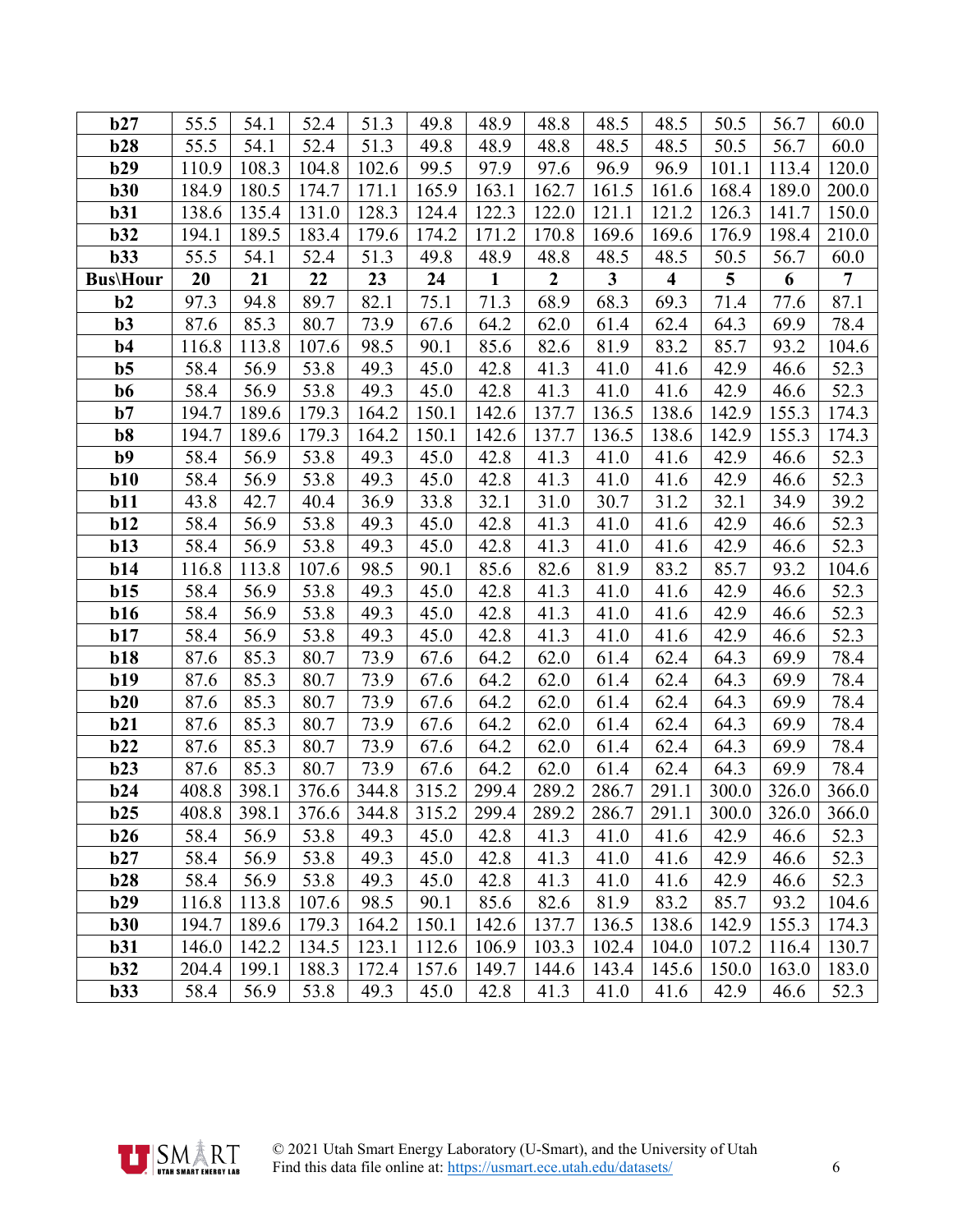#### **Bus\Hour 8 9 10 11 12 13 14 15 16 17 18 19 b2** 55.5 54.1 52.4 51.3 49.8 48.9 48.8 48.5 48.5 50.5 56.7 60.0 **b3** 37.0 36.1 34.9 34.2 33.2 32.6 32.5 32.3 32.3 33.7 37.8 40.0 **b4** 73.9 72.2 69.9 68.4 66.4 65.2 65.1 64.6 64.6 67.4 75.6 80.0 **b5** 27.7 27.1 26.2 25.7 24.9 24.5 24.4 24.2 24.2 25.3 28.3 30.0 **b6** 18.5 18.0 17.5 17.1 16.6 16.3 16.3 16.2 16.2 16.8 18.9 20.0 **b7** 92.4 90.2 87.4 85.5 82.9 81.5 81.3 80.8 80.8 84.2 94.5 100.0 **b8** 92.4 90.2 87.4 85.5 82.9 81.5 81.3 80.8 80.8 84.2 94.5 100.0 **b9** 18.5 | 18.0 | 17.5 | 17.1 | 16.6 | 16.3 | 16.3 | 16.2 | 16.2 | 16.8 | 18.9 | 20.0 **b10** | 18.5 | 18.0 | 17.5 | 17.1 | 16.6 | 16.3 | 16.3 | 16.2 | 16.2 | 16.8 | 18.9 | 20.0 **b11** 27.7 27.1 26.2 25.7 24.9 24.5 24.4 24.2 24.2 25.3 28.3 30.0 **b12** 32.3 31.6 30.6 29.9 29.0 28.5 28.5 28.3 28.3 29.5 33.1 35.0 **b13** 32.3 31.6 30.6 29.9 29.0 28.5 28.5 28.3 28.3 29.5 33.1 35.0 **b14** 73.9 72.2 69.9 68.4 66.4 65.2 65.1 64.6 64.6 67.4 75.6 80.0 **b15** | 9.2 | 9.0 | 8.7 | 8.6 | 8.3 | 8.2 | 8.1 | 8.1 | 8.1 | 8.4 | 9.5 | 10.0 **b16** | 18.5 | 18.0 | 17.5 | 17.1 | 16.6 | 16.3 | 16.3 | 16.2 | 16.2 | 16.8 | 18.9 | 20.0 **b17** | 18.5 | 18.0 | 17.5 | 17.1 | 16.6 | 16.3 | 16.3 | 16.2 | 16.2 | 16.8 | 18.9 | 20.0 **b18** | 37.0 | 36.1 | 34.9 | 34.2 | 33.2 | 32.6 | 32.5 | 32.3 | 32.3 | 33.7 | 37.8 | 40.0 **b19** 37.0 36.1 34.9 34.2 33.2 32.6 32.5 32.3 32.3 33.7 37.8 40.0 **b20** | 37.0 | 36.1 | 34.9 | 34.2 | 33.2 | 32.6 | 32.5 | 32.3 | 32.3 | 33.7 | 37.8 | 40.0 **b21** 37.0 36.1 34.9 34.2 33.2 32.6 32.5 32.3 32.3 33.7 37.8 40.0 **b22** | 37.0 | 36.1 | 34.9 | 34.2 | 33.2 | 32.6 | 32.5 | 32.3 | 32.3 | 33.7 | 37.8 | 40.0 **b23** 46.2 45.1 43.7 42.8 41.5 40.8 40.7 40.4 40.4 42.1 47.2 50.0 **b24** | 184.9 | 180.5 | 174.7 | 171.1 | 165.9 | 163.1 | 162.7 | 161.5 | 161.6 | 168.4 | 189.0 | 200.0 **b25** 184.9 | 180.5 | 174.7 | 171.1 | 165.9 | 163.1 | 162.7 | 161.5 | 161.6 | 168.4 | 189.0 | 200.0 **b26** 23.1 22.6 21.8 21.4 20.7 20.4 20.3 20.2 20.2 21.1 23.6 25.0 **b27** 23.1 22.6 21.8 21.4 20.7 20.4 20.3 20.2 20.2 21.1 23.6 25.0 **b28** | 18.5 | 18.0 | 17.5 | 17.1 | 16.6 | 16.3 | 16.3 | 16.2 | 16.2 | 16.8 | 18.9 | 20.0 **b29**  $\begin{bmatrix} 64.7 & 63.2 & 61.1 & 59.9 & 58.1 & 57.1 & 56.9 & 56.5 & 56.5 & 59.0 & 66.1 & 70.0 \end{bmatrix}$ **b30** 554.6 541.5 524.1 513.2 497.7 489.3 488.0 484.6 484.7 505.3 567.0 600.0 **b31**  $\begin{bmatrix} 64.7 & 63.2 & 61.1 & 59.9 & 58.1 & 57.1 & 56.9 & 56.5 & 56.5 & 59.0 & 66.1 & 70.0 \end{bmatrix}$ **b32** 92.4 90.2 87.4 85.5 82.9 81.5 81.3 80.8 80.8 84.2 94.5 100.0 **b33** 37.0 36.1 34.9 34.2 33.2 32.6 32.5 32.3 32.3 33.7 37.8 40.0 **Bus\Hour 20 21 22 23 24 1 2 3 4 5 6 7 b2** 58.4 56.9 53.8 49.3 45 42.8 41.3 41 41.6 42.9 46.6 52.3 **b3** 38.9 37.9 35.9 32.8 30 28.5 27.5 27.3 27.7 28.6 31.1 34.9 **b4** 77.9 75.8 71.7 65.7 60 57 55.1 54.6 55.5 57.2 62.1 69.7 **b5** 29.2 28.4 26.9 24.6 22.5 21.4 20.7 20.5 20.8 21.4 23.3 26.1 **b6** | 19.5 | 19 | 17.9 | 16.4 | 15 | 14.3 | 13.8 | 13.7 | 13.9 | 14.3 | 15.5 | 17.4 **b7** 97.3 94.8 89.7 82.1 75.1 71.3 68.9 68.3 69.3 71.4 77.6 87.1 **b8** 97.3 94.8 89.7 82.1 75.1 71.3 68.9 68.3 69.3 71.4 77.6 87.1 **b9** 19.5 19 17.9 16.4 15 14.3 13.8 13.7 13.9 14.3 15.5 17.4 **b10** | 19.5 | 19 | 17.9 | 16.4 | 15 | 14.3 | 13.8 | 13.7 | 13.9 | 14.3 | 15.5 | 17.4

#### **Reactive power Demand (kVAr)**



 © 2021 Utah Smart Energy Laboratory (U-Smart), and the University of Utah Find this data file online at[: https://usmart.ece.utah.edu/datasets/](https://usmart.ece.utah.edu/datasets/) 7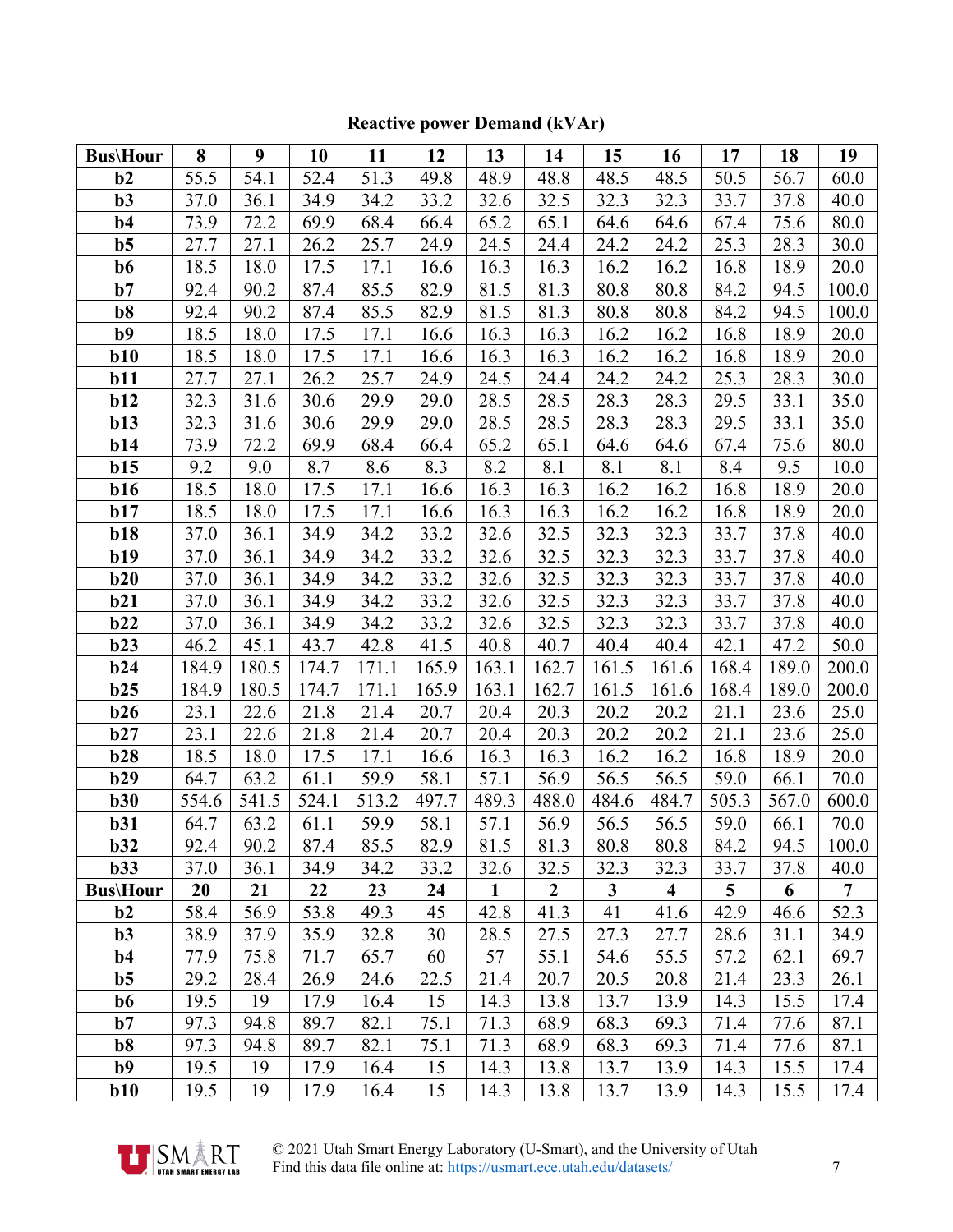| b11        | 29.2  | 28.4  | 26.9  | 24.6  | 22.5  | 21.4  | 20.7  | 20.5  | 20.8  | 21.4  | 23.3  | 26.1  |
|------------|-------|-------|-------|-------|-------|-------|-------|-------|-------|-------|-------|-------|
| b12        | 34.1  | 33.2  | 31.4  | 28.7  | 26.3  | 25    | 24.1  | 23.9  | 24.3  | 25    | 27.2  | 30.5  |
| b13        | 34.1  | 33.2  | 31.4  | 28.7  | 26.3  | 25    | 24.1  | 23.9  | 24.3  | 25    | 27.2  | 30.5  |
| b14        | 77.9  | 75.8  | 71.7  | 65.7  | 60    | 57    | 55.1  | 54.6  | 55.5  | 57.2  | 62.1  | 69.7  |
| b15        | 9.7   | 9.5   | 9     | 8.2   | 7.5   | 7.1   | 6.9   | 6.8   | 6.9   | 7.1   | 7.8   | 8.7   |
| b16        | 19.5  | 19    | 17.9  | 16.4  | 15    | 14.3  | 13.8  | 13.7  | 13.9  | 14.3  | 15.5  | 17.4  |
| b17        | 19.5  | 19    | 17.9  | 16.4  | 15    | 14.3  | 13.8  | 13.7  | 13.9  | 14.3  | 15.5  | 17.4  |
| <b>b18</b> | 38.9  | 37.9  | 35.9  | 32.8  | 30    | 28.5  | 27.5  | 27.3  | 27.7  | 28.6  | 31.1  | 34.9  |
| b19        | 38.9  | 37.9  | 35.9  | 32.8  | 30    | 28.5  | 27.5  | 27.3  | 27.7  | 28.6  | 31.1  | 34.9  |
| b20        | 38.9  | 37.9  | 35.9  | 32.8  | 30    | 28.5  | 27.5  | 27.3  | 27.7  | 28.6  | 31.1  | 34.9  |
| b21        | 38.9  | 37.9  | 35.9  | 32.8  | 30    | 28.5  | 27.5  | 27.3  | 27.7  | 28.6  | 31.1  | 34.9  |
| b22        | 38.9  | 37.9  | 35.9  | 32.8  | 30    | 28.5  | 27.5  | 27.3  | 27.7  | 28.6  | 31.1  | 34.9  |
| b23        | 48.7  | 47.4  | 44.8  | 41    | 37.5  | 35.6  | 34.4  | 34.1  | 34.7  | 35.7  | 38.8  | 43.6  |
| b24        | 194.7 | 189.6 | 179.3 | 164.2 | 150.1 | 142.6 | 137.7 | 136.5 | 138.6 | 142.9 | 155.3 | 174.3 |
| b25        | 194.7 | 189.6 | 179.3 | 164.2 | 150.1 | 142.6 | 137.7 | 136.5 | 138.6 | 142.9 | 155.3 | 174.3 |
| b26        | 24.3  | 23.7  | 22.4  | 20.5  | 18.8  | 17.8  | 17.2  | 17.1  | 17.3  | 17.9  | 19.4  | 21.8  |
| b27        | 24.3  | 23.7  | 22.4  | 20.5  | 18.8  | 17.8  | 17.2  | 17.1  | 17.3  | 17.9  | 19.4  | 21.8  |
| b28        | 19.5  | 19    | 17.9  | 16.4  | 15    | 14.3  | 13.8  | 13.7  | 13.9  | 14.3  | 15.5  | 17.4  |
| b29        | 68.1  | 66.4  | 62.8  | 57.5  | 52.5  | 49.9  | 48.2  | 47.8  | 48.5  | 50    | 54.3  | 61    |
| b30        | 584.1 | 568.8 | 538   | 492.5 | 450.3 | 427.8 | 413.1 | 409.6 | 415.9 | 428.6 | 465.8 | 522.9 |
| b31        | 68.1  | 66.4  | 62.8  | 57.5  | 52.5  | 49.9  | 48.2  | 47.8  | 48.5  | 50    | 54.3  | 61    |
| b32        | 97.3  | 94.8  | 89.7  | 82.1  | 75.1  | 71.3  | 68.9  | 68.3  | 69.3  | 71.4  | 77.6  | 87.1  |
| b33        | 38.9  | 37.9  | 35.9  | 32.8  | 30    | 28.5  | 27.5  | 27.3  | 27.7  | 28.6  | 31.1  | 34.9  |

#### **Feed-in Tariff**

**Feed-in Tariff** 0.03 (\$/kWh)

## **Upstream Grid Price**

| Hour | Price (\$/kWh) | Hour           | Price (\$/kWh) |
|------|----------------|----------------|----------------|
| 8    | 0.0749         | 20             | 0.0709         |
| 9    | 0.0339         | 21             | 0.0530         |
| 10   | 0.0308         | 22             | 0.0467         |
| 11   | 0.0137         | 23             | 0.0403         |
| 12   | 0.0136         | 24             | 0.0316         |
| 13   | 0.0139         | 1              | 0.0306         |
| 14   | 0.0144         | $\overline{2}$ | 0.0263         |
| 15   | 0.0146         | 3              | 0.0263         |
| 16   | 0.0302         | 4              | 0.0263         |
| 17   | 0.0578         | 5              | 0.0302         |
| 18   | 0.0800         | 6              | 0.0528         |
| 19   | 0.1050         | 7              | 0.0872         |



 © 2021 Utah Smart Energy Laboratory (U-Smart), and the University of Utah Find this data file online at[: https://usmart.ece.utah.edu/datasets/](https://usmart.ece.utah.edu/datasets/) 8